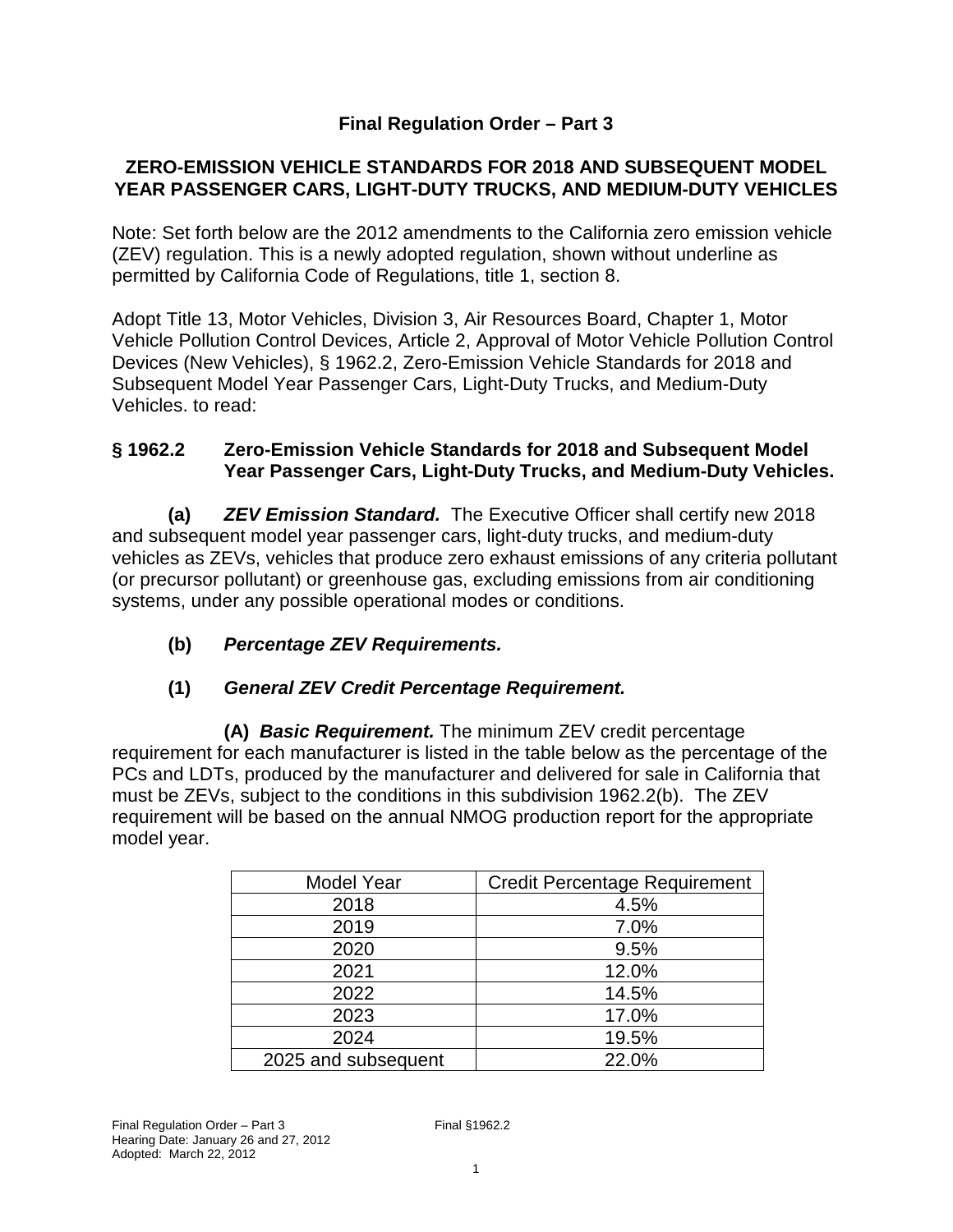**(B) Calculating the Number of Vehicles to Which the Percentage ZEV Requirement is Applied**. For 2018 and subsequent model years, a manufacturer's production volume for the given model year will be based on the three-year average of the manufacturer's volume of PCs and LDTs, produced and delivered for sale in California in the prior second, third, and fourth model year [for example, 2019 model year ZEV requirements will be based on California production volume average of PCs and LDTs for the 2015 to 2017 model years]. This production averaging is used to determine ZEV requirements only, and has no effect on a manufacturer's size determination (eg. three-year average calculation method). In applying the ZEV requirement, a PC or LDT, that is produced by one manufacturer (e.g., Manufacturer A), but is marketed in California by another manufacturer (e.g., Manufacturer B) under the other manufacturer's (Manufacturer B) nameplate, shall be treated as having been produced by the marketing manufacturer (i.e., Manufacturer B).

## **1. [Reserved]**

## **2. [Reserved]**

**3.** A manufacturer may apply to the Executive Officer to be permitted to base its ZEV obligation on the number of PCs and LDTs, produced by the manufacturer and delivered for sale in California that same model year (ie, same model-year calculation method) as an alternative to the three-year averaging of prior year production described above, for up to two model years, total, between model year 2018 and model year 2025. For the same model-year calculation method to be allowed, a manufacturer's application to the Executive Officer must show that their volume of PCs and LDTs produced and delivered for sale in California has decreased by at least 30 percent from the previous year due to circumstances that were unforeseeable and beyond their control.

# **(C) [Reserved]**

### **(D) Exclusion of ZEVs in Determining a Manufacturer's Sales**

**Volume.** In calculating a manufacturer's applicable sales, using either method described in subdivision 1962.2(b)(1)(B), a manufacturer shall exclude the number of NEVs produced and delivered for sale in California by the manufacturer itself, or by a subsidiary in which the manufacturer has more than 33.4% percent ownership interest.

### **(2) Requirements for Large Volume Manufacturers.**

- **(A) [Reserved]**
- **(B) [Reserved]**
- **(C) [Reserved]**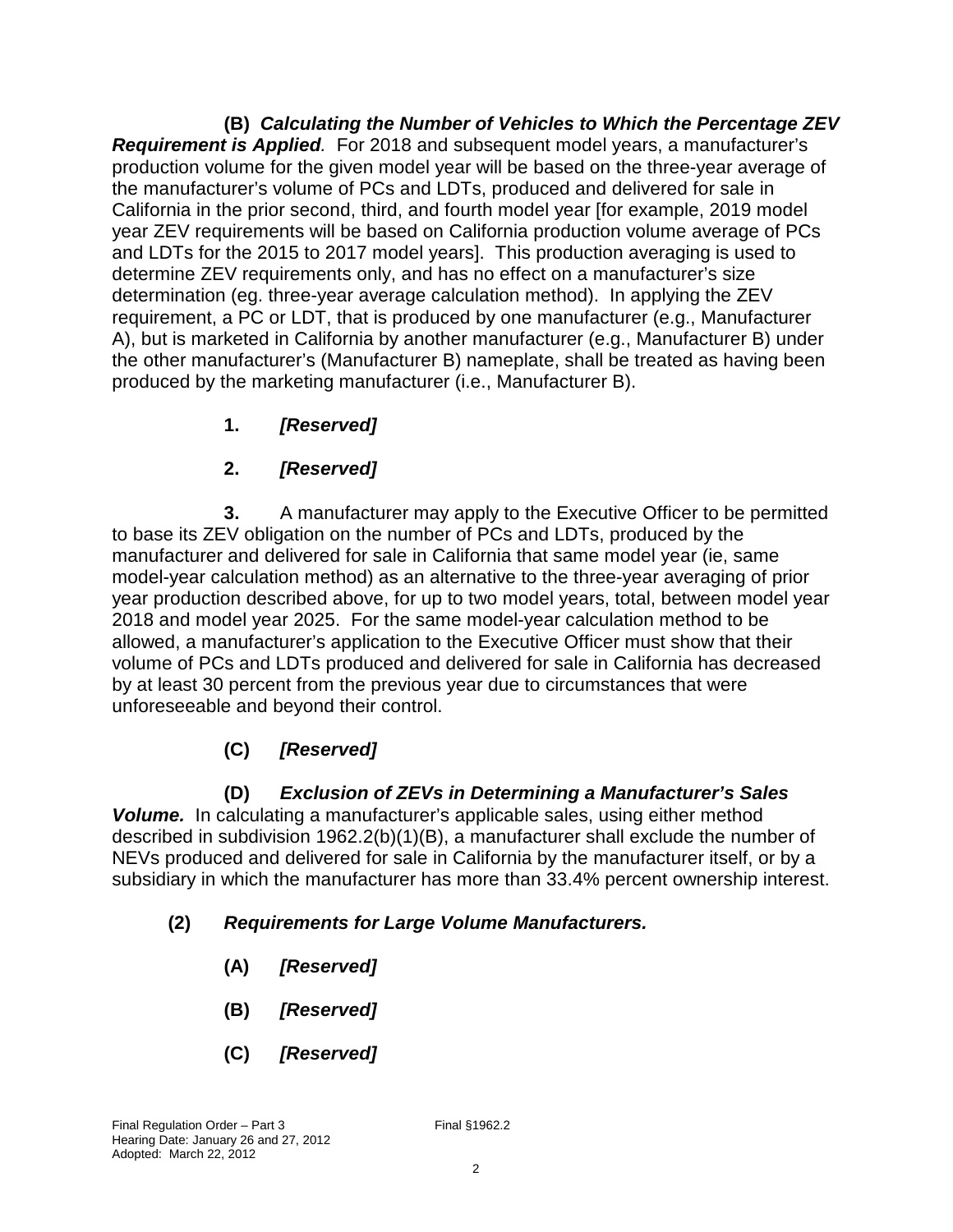### **(D) [Reserved]**

 **(E) Requirements for Large Volume Manufacturers in 2018 and through 2025 Model Years.** LVMs must produce credits from ZEVs equal to minimum ZEV floor percentage requirement, as enumerated below. Manufacturers may fulfill the remaining ZEV requirement with credits from TZEVs, as enumerated below.

| <b>Model Years</b> | <b>Total ZEV</b><br>Percent<br>Requirement | Minimum<br><b>ZEV floor</b> | <b>TZEVs</b> |
|--------------------|--------------------------------------------|-----------------------------|--------------|
| 2018               | 4.5%                                       | 2.0%                        | 2.5%         |
| 2019               | 7.0%                                       | 4.0%                        | 3.0%         |
| 2020               | 9.5%                                       | 6.0%                        | 3.5%         |
| 2021               | 12.0%                                      | 8.0%                        | 4.0%         |
| 2022               | 14.5%                                      | 10.0%                       | 4.5%         |
| 2023               | 17.0%                                      | 12.0%                       | 5.0%         |
| 2024               | 19.5%                                      | 14.0%                       | 5.5%         |
| 2025               | 22.0%                                      | 16.0%                       | 6.0%         |

**(F) Requirements for Large Volume Manufacturers in Model Year 2026 and Subsequent.** In 2026 and subsequent model years, a manufacturer must meet a total ZEV credit percentage of 22%. The maximum portion of a manufacturer's credit percentage requirement that may be satisfied by TZEV credits is limited to 6% of the manufacturer's applicable California PC and LDT production volume. ZEV credits must satisfy the remainder of the manufacturer's requirement.

**(3) Requirements for Intermediate Volume Manufacturers.** For 2018 and subsequent model years, an intermediate volume manufacturer may meet all of its ZEV credit percentage requirement, under subdivision 1962.2(b), with credits from TZEV.

 **(4) Requirements for Small Volume Manufacturers**. A small volume manufacturer is not required to meet the ZEV credit percentage requirements. However, a small volume manufacturer may earn, bank, market, and trade credits for the ZEVs and TZEVs it produces and delivers for sale in California.

- **(5) [Reserved]**
- **(6) [Reserved]**
- **(7) Changes in Small Volume and Intermediate Volume Manufacturer Status.**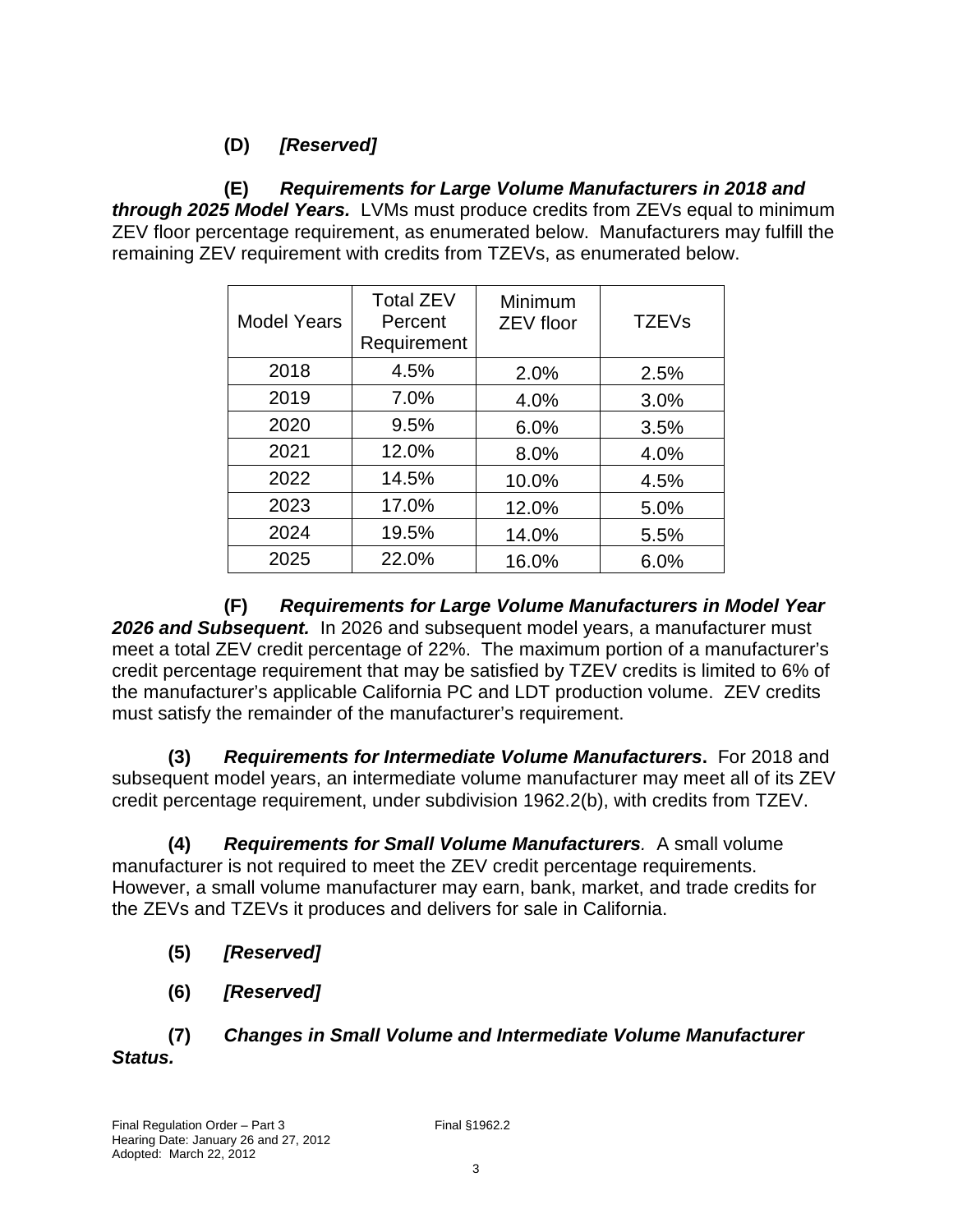**(A) Increases in California Production Volume**. In 2018 and subsequent model years, if a small volume manufacturer's average California production volume exceeds 4,500 units of new PCs, LDTs, and MDVs based on the average number of vehicles produced and delivered for sale for the three previous consecutive model years (i.e., total production volume exceeds 13,500 vehicles in a three-year period), for three consecutive averages, the manufacturer shall no longer be treated as a small volume manufacturer, and must comply with the ZEV requirements for intermediate volume manufacturers beginning with the next model year after the last model year of the third consecutive average. For example, if (a small volume) Manufacturer A exceeds 4,500 PCs, LDTs, and MDVs for their 2018 – 2020, 2019 – 2021, and 2020 – 2022 model year averages, Manufacturer A would be subject to intermediate volume requirements starting in 2023 model year.

If an intermediate volume manufacturer's average California production volume exceeds 20,000 units of new PCs, LDTs, and MDVs based on the average number of vehicles produced and delivered for sale for the three previous consecutive model years (i.e., total production volume exceeds 60,000 vehicles in a three-year period), for three consecutive averages, the manufacturer shall no longer be treated as an intermediate volume manufacturer and shall comply with the ZEV requirements for large volume manufacturers beginning with the next model year after the last model year of the third consecutive average. For example, if (an intermediate volume) Manufacturer B exceeds 20,000 PCs, LDTs, and MDVs for its 2018 – 2020, 2019 – 2021, and 2020 – 2022 average, Manufacturer B would be subject to large volume manufacturer requirements starting in 2023 model year.

Any new requirement described in the this subdivision will begin with the next model year after the last model year of the third consecutive average when a manufacturer ceases to be a small or intermediate volume manufacturer in 2018 or subsequent years due to the aggregation requirements in majority ownership situations.

 **(B) Decreases in California Production Volume**. If a manufacturer's average California production volume falls below 4,500 or 20,000 units of new PCs, LDT1 and 2s, and MDVs, based on the average number of vehicles produced and delivered for sale for the three previous consecutive model years, for three consecutive averages, the manufacturer shall be treated as a small volume or intermediate volume manufacturer, as applicable, and shall be subject to the requirements for a small volume or intermediate volume manufacturer beginning with the next model year. For example, if Manufacturer C falls below 20,000 PCs, LDTs, and MDVs for its 2019 – 2021, 2020 – 2022, and 2021 – 2023 averages, Manufacturer C would be subject to IVM requirements starting in 2024 model year.

### **(C) Calculating California Production Volume in Change of**

**Ownership Situations.** Where a manufacturer experiences a change in ownership in a particular model year, the change will affect application of the aggregation requirements on the manufacturer starting with the next model year. When a manufacturer is simultaneously producing two model years of vehicles at the time of a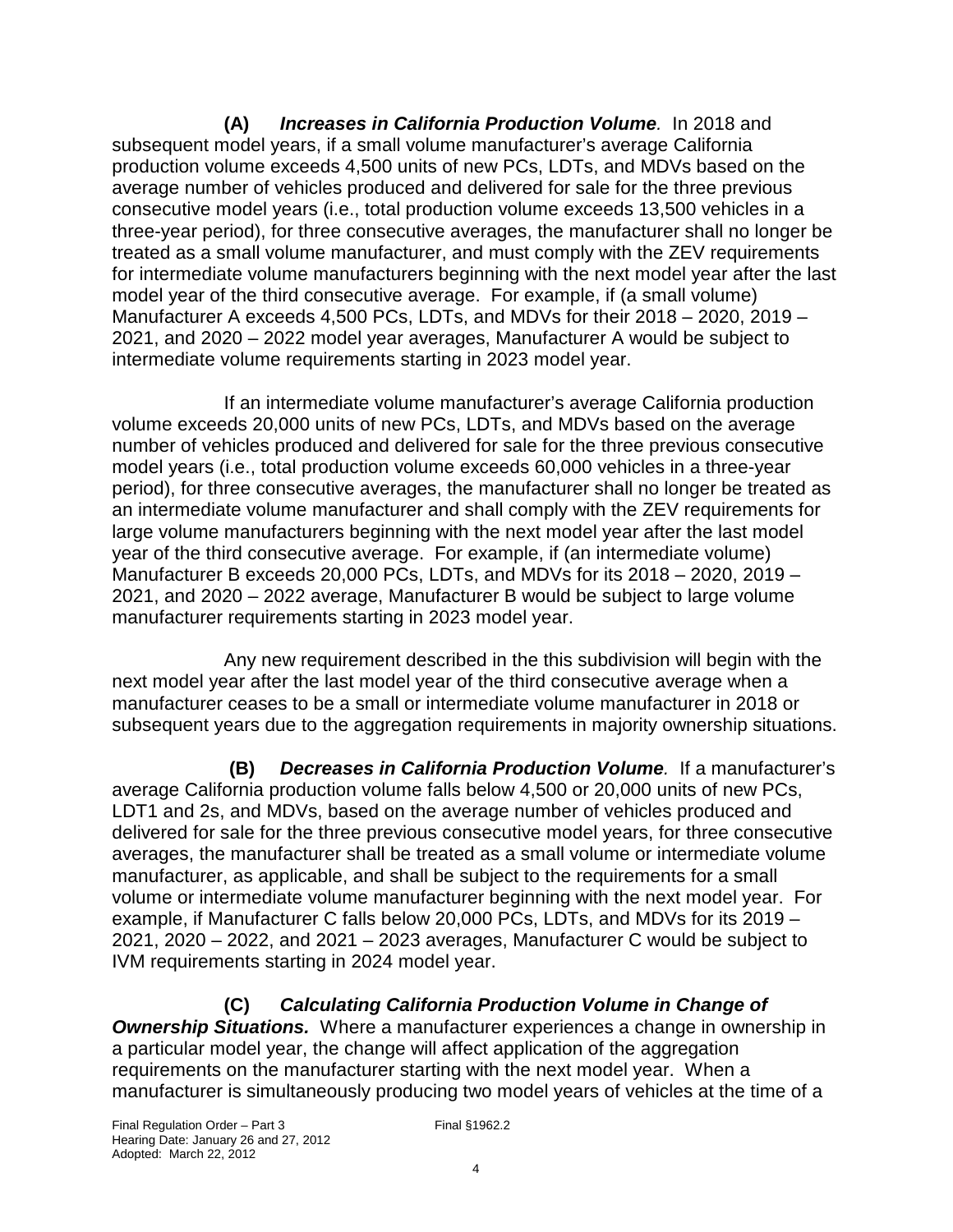change of ownership, the basis of determining next model year must be the earlier model year. The manufacturer's small or intermediate volume manufacturer status for the next model year shall be based on the average California production volume in the three previous consecutive model years of those manufacturers whose production volumes must be aggregated for that next model year. For example, where a change of ownership during the 2019 calendar year occurs and the manufacturer is producing both 2019 and 2020 model year vehicles resulting in a requirement that the production volume of Manufacturer A be aggregated with the production volume of Manufacturer B, Manufacturer A's status for the 2020 model year will be based on the production volumes of Manufacturers A and B in the 2017 – 2019 model years. Where the production volume of Manufacturer A must be aggregated with the production volumes of Manufacturers B and C for the 2019 model year, and during that model year a change in ownership eliminates the requirement that Manufacturer B's production volume be aggregated with Manufacturer A's, Manufacturer A's status for the 2020 model year will be based on the production volumes of Manufacturers A and C in the 2017 – 2019 model years. In either case, the lead time provisions in subdivisions 1962.2(b)(7)(A) and (B) will apply.

### **(c) Transitional Zero Emission Vehicles (TZEV).**

**(1) Introduction.** This subdivision 1962.2(c) sets forth the criteria for identifying vehicles delivered for sale in California as TZEVs.

**(2) TZEV Requirements.** In order for a vehicle to be eligible to receive a ZEV allowance, the manufacturer must demonstrate compliance with all of the following requirements:

**(A) SULEV Standards.** Certify the vehicle to the 150,000-mile SULEV 20 or 30 exhaust emission standards for PCs and LDTs in subdivision 1961.2(a)(1). Bi-fuel, fuel flexible and dual-fuel vehicles must certify to the applicable 150,000-mile SULEV 20 or 30 exhaust emission standards when operating on both fuels. Manufacturers may certify 2018 and 2019 TZEVs to the 150,000-mile SULEV exhaust emission standards for PCs and LDTs in subdivision 1961(a)(1);

**(B) Evaporative Emissions.** Certify the vehicle to the evaporative emission standards in subdivision 1976(b)(1)(G). Manufacturers may certify 2018 and 2019 TZEVs to the evaporative standards for PCs and LDTs in subdivision 1976(b)(1)(E);

**(C) OBD.** Certify that the vehicle will meet the applicable on-board diagnostic requirements in sections 1968.1 or 1968.2, as applicable, for 150,000 miles; and

**(D) Extended Warranty**. Extend the performance and defects warranty period set forth in subdivisions 2037(b)(2) and 2038(b)(2) to 15 years or 150,000 miles, whichever occurs first except that the time period is to be 10 years for a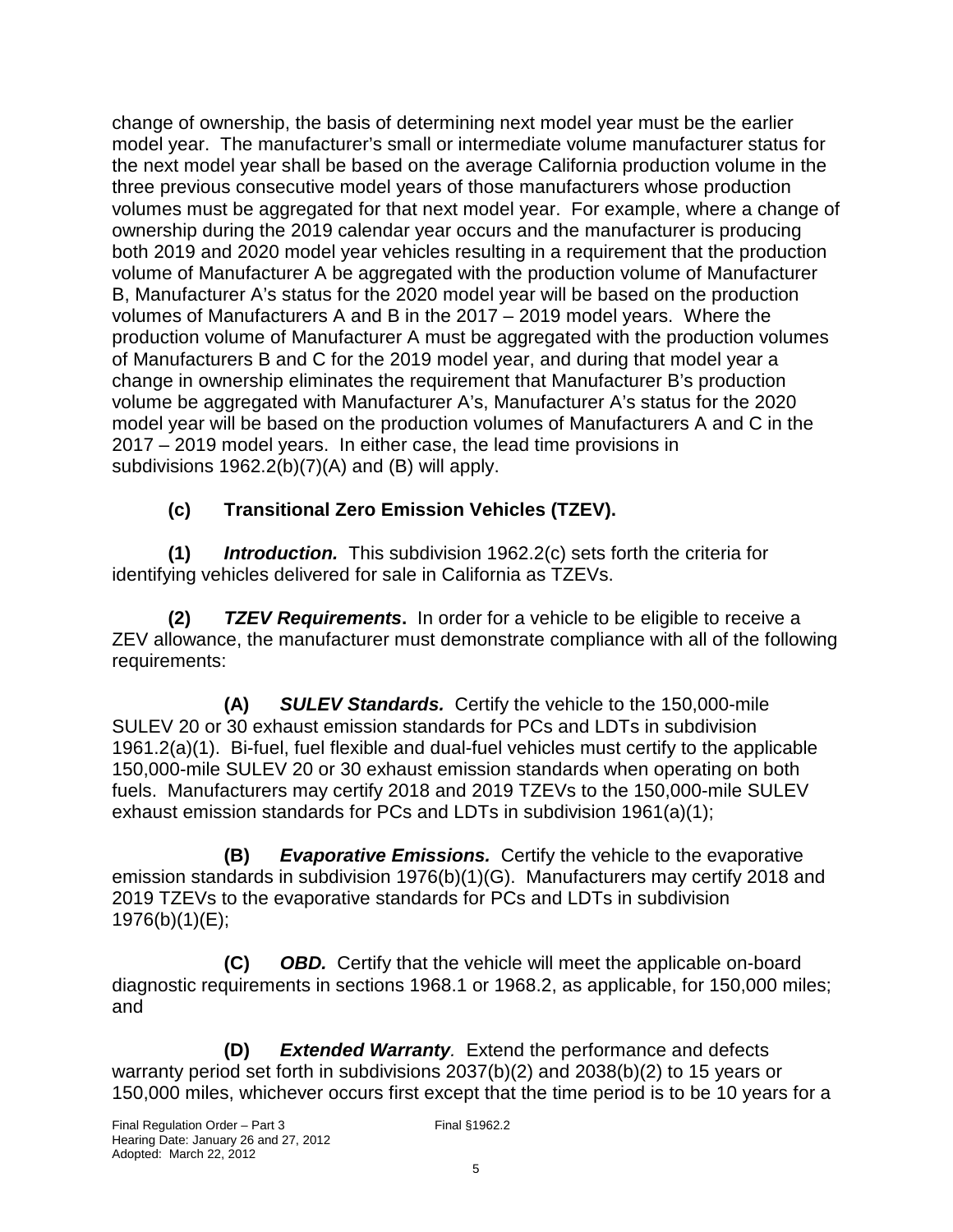zero emission energy storage device used for traction power (such as a battery, ultracapacitor, or other electric storage device).

### **(3) Allowances for TZEVs**

### **(A) Zero Emission Vehicle Miles Traveled TZEV Allowance**

**Calculation.** A vehicle that meets the requirements of subdivision 1962.2(c)(2) and has zero-emission vehicle miles traveled (VMT), as defined by and calculated by the "California Exhaust Emission Standards and Test Procedures for 2018 and Subsequent Model Zero-Emission Vehicles and Hybrid Electric Vehicles, in the Passenger Car, Light-Duty Truck and Medium-Duty Vehicle Classes," adopted March 22, 2012, which is incorporated herein by reference, and measured as equivalent all electric range (EAER) capability will generate an allowance according to the following equation:

| <b>UDDS Test Cycle Range</b><br>'EAER) | Allowance                              |  |
|----------------------------------------|----------------------------------------|--|
| <10 all electric miles                 | 0.00                                   |  |
| $\geq$ 10 all electric miles           | TZEV Credit = $[(0.01) * EAER + 0.30]$ |  |
| >80 miles (credit cap)                 | 1 1 0                                  |  |

**1. Allowance for US06 Capability.** TZEVs with US06 all electric range capability (AER) of at least 10 miles shall earn an additional 0.2 allowance. US06 test cycle range capability shall be determined in accordance with section E.8 of the "California Exhaust Emission Standards and Test Procedures for the 2018 and Subsequent Model Zero-Emission Vehicles, and Hybrid Electric Vehicles in the Passenger Car, Light-Duty Truck, and Medium Duty Vehicle Classes," adopted March 22, 2012, which is incorporated herein by reference.

- **(B) [Reserved]**
- **(C) [Reserved]**
- **(D) [Reserved]**

**(E) Credit for Hydrogen Internal Combustion Engine Vehicles.** A hydrogen internal combustion engine vehicle that meets the requirements of subdivision 1962.2(c)(2) and has a total range of at least 250 UDDS miles will earn an allowance of 0.75, which may be in addition to allowances earned in subdivision 1962.2(c)(3)(A), and subject to an overall credit cap of 1.25

- **(d) Qualification for Credits From ZEVs.**
- **(1) [Reserved]**

Final Regulation Order – Part 3 Final §1962.2 Hearing Date: January 26 and 27, 2012 Adopted: March 22, 2012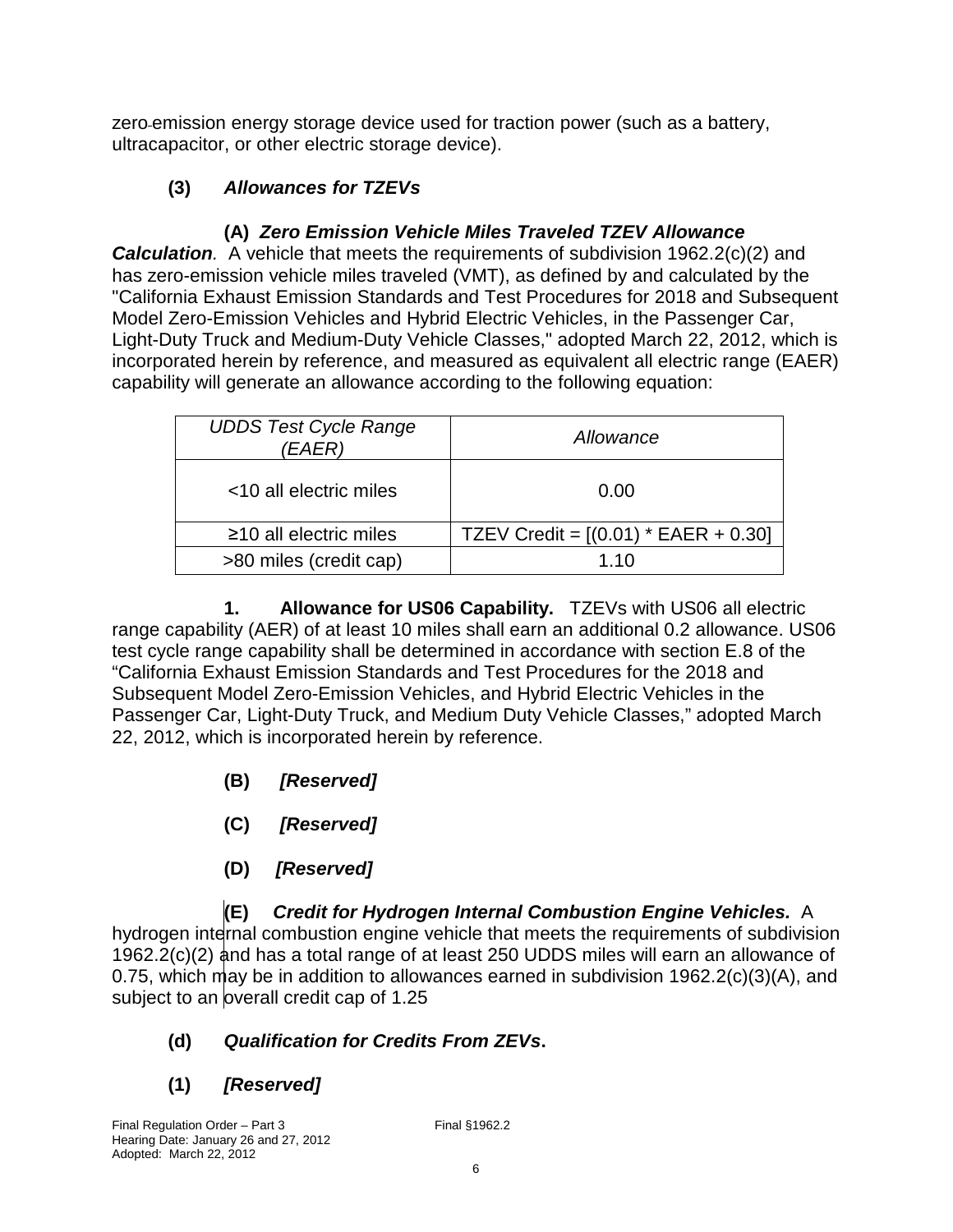- **(2) [Reserved]**
- **(3) [Reserved]**
- **(4) [Reserved]**
- **(5) Credits for 2018 and Subsequent Model Year ZEVs.**

**(A) ZEV Credit Calculations.** Credits from a ZEV delivered for sale are based on the ZEV's UDDS all electric range, determined in accordance with the "California Exhaust Emission Standards and Test Procedures for the 2018 and Subsequent Model Zero-Emission Vehicles, and Hybrid Electric Vehicles in the Passenger Car, Light-Duty Truck, and Medium Duty Vehicle Classes," adopted March 22, 2012, which is incorporated herein by reference, using the following equation:

ZEV Credit =  $(0.01)$  \* (UDDS range) +  $0.50$ 

**1.** A ZEV with less than 50 miles UDDS range will receive zero

credits.

**2.** Credits earned under this provision 1962.2(d)(5)(A) are be capped at 4 credits per ZEV.

- **(B) [Reserved]**
- **(C) [Reserved]**
- **(D) [Reserved]**

**(E) Counting Specified ZEVs Placed in Service in a Section 177 State and in California.** Large volume manufacturers and intermediate volume manufacturers with credits earned from hydrogen fuel cell vehicles that are certified to the California ZEV standards applicable for the ZEV's model year, delivered for sale and placed in service in California or in a section 177 state, may be counted towards compliance in California and in all section 177 states with the percentage ZEV requirements in subdivision 1962.2(b). The credits earned are multiplied by the ratio of a manufacturer's applicable production volume for a model year, as specified in subdivision 1962.2(b)(1)(B), in the state receiving credit to the manufacturer's applicable production volume as specified in subdivision 1962.2(b)(1)(B), for the same model year in California(hereafter, "proportional value"). Credits generated from ZEV placement in a section 177 state will be earned at the proportional value in the section 177 state, and earned in California at the full value specified in subdivision 1962.2(d)(5)(A).

### **1. Optional Section 177 State Compliance Path.**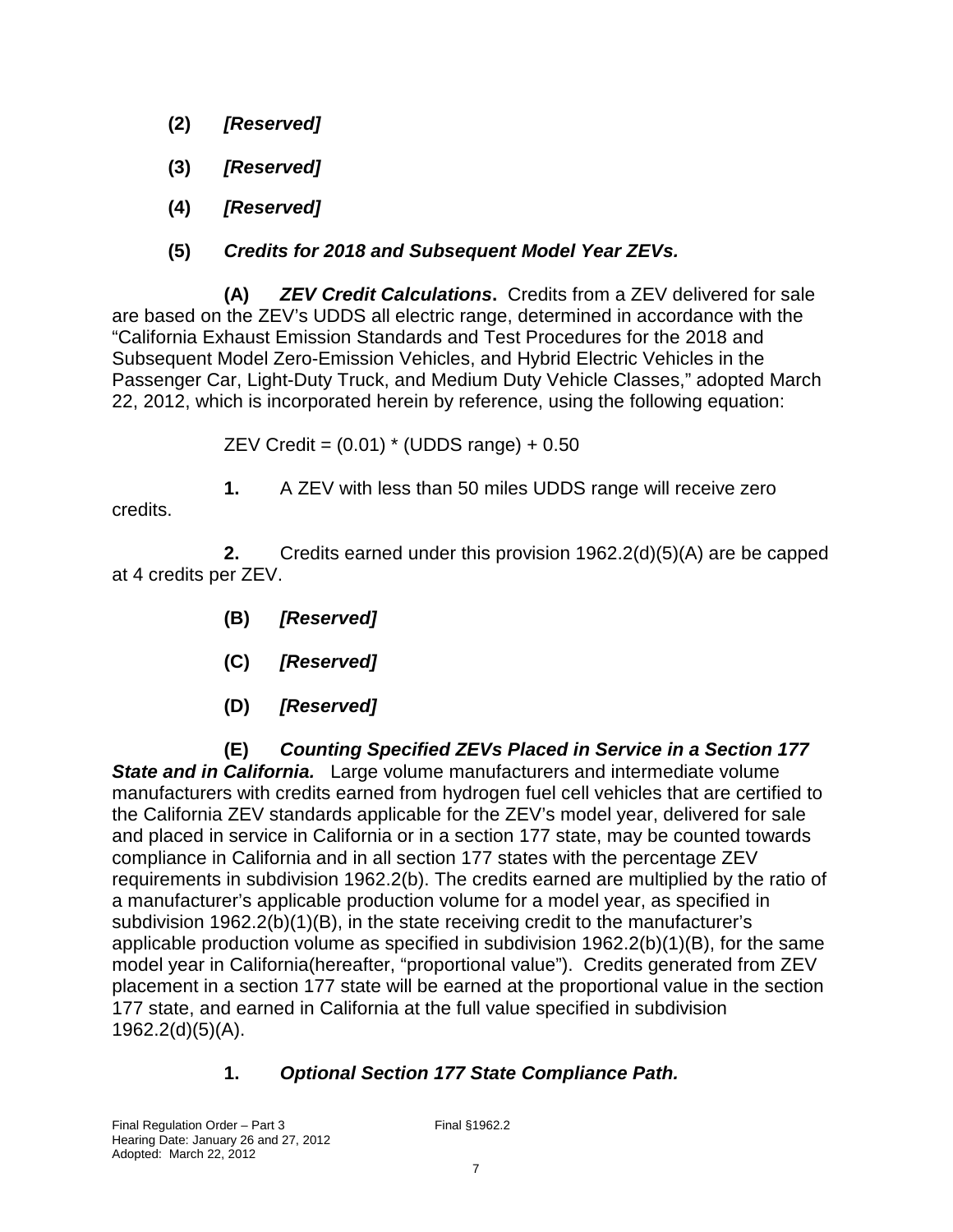**a. Reduced ZEV and TZEV Percentages.** Large volume manufacturers and intermediate volume manufacturers that have fully complied with the optional section 177 state compliance path requirements in subdivision 1962.1(d)(5)(E)3. are allowed to meet ZEV percentage requirements and optional TZEV percentages reduced from the minimum ZEV floor percentages and TZEV percentages in subdivision 1962.2(b)(2)(E) in each section 177 state equal to the following percentages of their sales volume determined under subdivision 1962.2(b)(1)(B):

#### **ZEVs**

| <b>Model Year</b>                                                   | 2018  | 2019  | 2020  | 2021  |
|---------------------------------------------------------------------|-------|-------|-------|-------|
| Existing Minimum ZEV Floor                                          | 2.00% | 4.00% | 6.00% | 8.00% |
| Section 177 State Adjustment for Optional<br><b>Compliance Path</b> | 62.5% | 75%   | 87.5% | 100%  |
| Minimum Section 177 State ZEV<br>Requirement                        | 1.25% | 3.00% | 5.25% | 8.00% |

### **TZEVs**

| .                                                                   |        |       |       |       |
|---------------------------------------------------------------------|--------|-------|-------|-------|
| <b>Model Year</b>                                                   | 2018   | 2019  | 2020  | 2021  |
| <b>Existing TZEV Percentage</b>                                     | 2.50%  | 3.00% | 3.50% | 4.00% |
| Section 177 State Adjustment for Optional<br><b>Compliance Path</b> | 90.00% | 100%  | 100%  | 100%  |
| New Section 177 State TZEV Percentage                               | 2.25%  | 3.00% | 3.50% | 4.00% |

### **Total Percent Requirement**

| Model Year                           | 2018  | 2019  | 2020  | 2021      |
|--------------------------------------|-------|-------|-------|-----------|
| New Total Section 177 State Optional | 3.50% | 6.00% | 8.75% | $12.00\%$ |
| <b>Requirements</b>                  |       |       |       |           |

**i. Trading and Transferring ZEV and TZEV Credits within West Region Pool and East Region Pool.** Manufacturers that have fully complied with the optional section 177 state compliance path requirements in subdivision 1962.1(d)(5)(E)3. may trade or transfer specified model year ZEV and TZEV credits within the West Region pool to meet the same model year requirements in subdivision 1962.2(d)(5)(E)2.a, and will incur no premium on their credit values. For example, for a manufacturer to make up a 2019 model year shortfall of 100 credits in State X, the manufacturer may transfer 100 (2019 model year) ZEV credits from State Y, within the West Region pool. Manufacturers that have fully complied with the optional section 177 state compliance path requirements in subdivision 1962.1(d)(5)(E)3. may trade or transfer specified model year ZEV and TZEV credits within the East Region pool to meet the same model year requirements in subdivision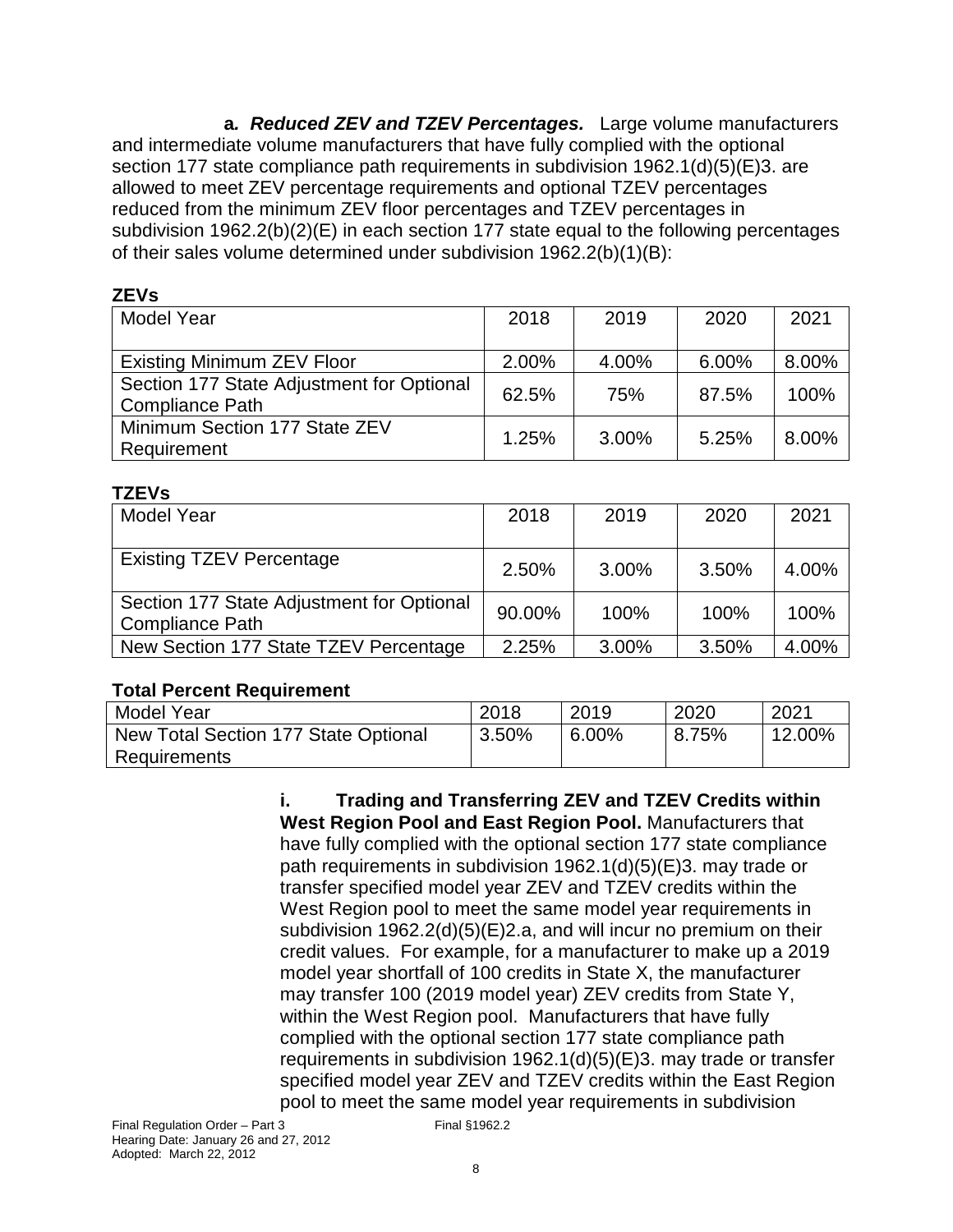1962.2(d)(5)(E)2.a, and will incur no premium on their credit values. For example, for a manufacturer to make up a 2019 model year shortfall of 100 credits in State W, the manufacturer may transfer 100 (2019 model year) ZEV credits from State Z, within the East Region pool.

#### **ii. Trading and Transferring ZEV and TZEV Credits between the West Region Pool and East Region Pool**. Manufacturers that have fully complied with the optional section

177 state compliance path requirements in subdivision 1962.1(d)(5)(E)3. may trade or transfer specified model year ZEV and TZEV credits to meet the same model year requirements in subdivision 1962.2(d)(5)(E)2.a. between the West Region pool and the East Region pool; however, any credits traded will incur a premium of 30% of their value. For example, in order for a manufacturer to make up a 2019 model year shortfall of 100 credits in the West Region Pool, the manufacturer may transfer 130 (2019 model year) credits from the East Region Pool. No credits may be traded or transferred to the East Region pool or West Region pool from a manufacturer's California ZEV bank, or from the East Region pool or West Region pool to a manufacturer's California ZEV bank.

**b. Reporting Requirements.** On an annual basis, by May 1st of the calendar year following the close of a model year, each manufacturer that elects the optional section 177 state compliance path under subdivision 1962.1(d)(5)(E)3, shall submit, in writing, to the Executive Officer and each section 177 state a report, including an itemized list, that indicates where vehicles have been placed within the East Region pool and within the West Region pool. The itemized list shall include the following:

> **i.** The manufacturer's total applicable volume of PCs and LDTs delivered for sale in each section 177 state within the regional pool, as determined under subdivision 1962.2(b)(1)(B).

**ii.** Make, model, vehicle identification number, credit earned, and section 177 state where delivery for sale of each TZEV and ZEV occurred and to meet manufacturer's requirements under subdivision 1962.2(d)(5)(E)2.a.

**c. Failure to Meet Optional Section 177 State Compliance Path Requirements.** A manufacturer that elects the optional section 177 state compliance path under subdivision 1962.1(d)(5)(E)3, and does not meet the modified percentages in subdivision 1962.2(d)(5)(E)2.a. in a model year or make up their deficit within the specified time and with the specified credits allowed by subdivision 1962.2(g)(7)(A) in all section 177 states of the applicable pool, shall be treated as subject to the total ZEV percentage requirements in section 1962.2(b) for the 2018 through 2021 model years in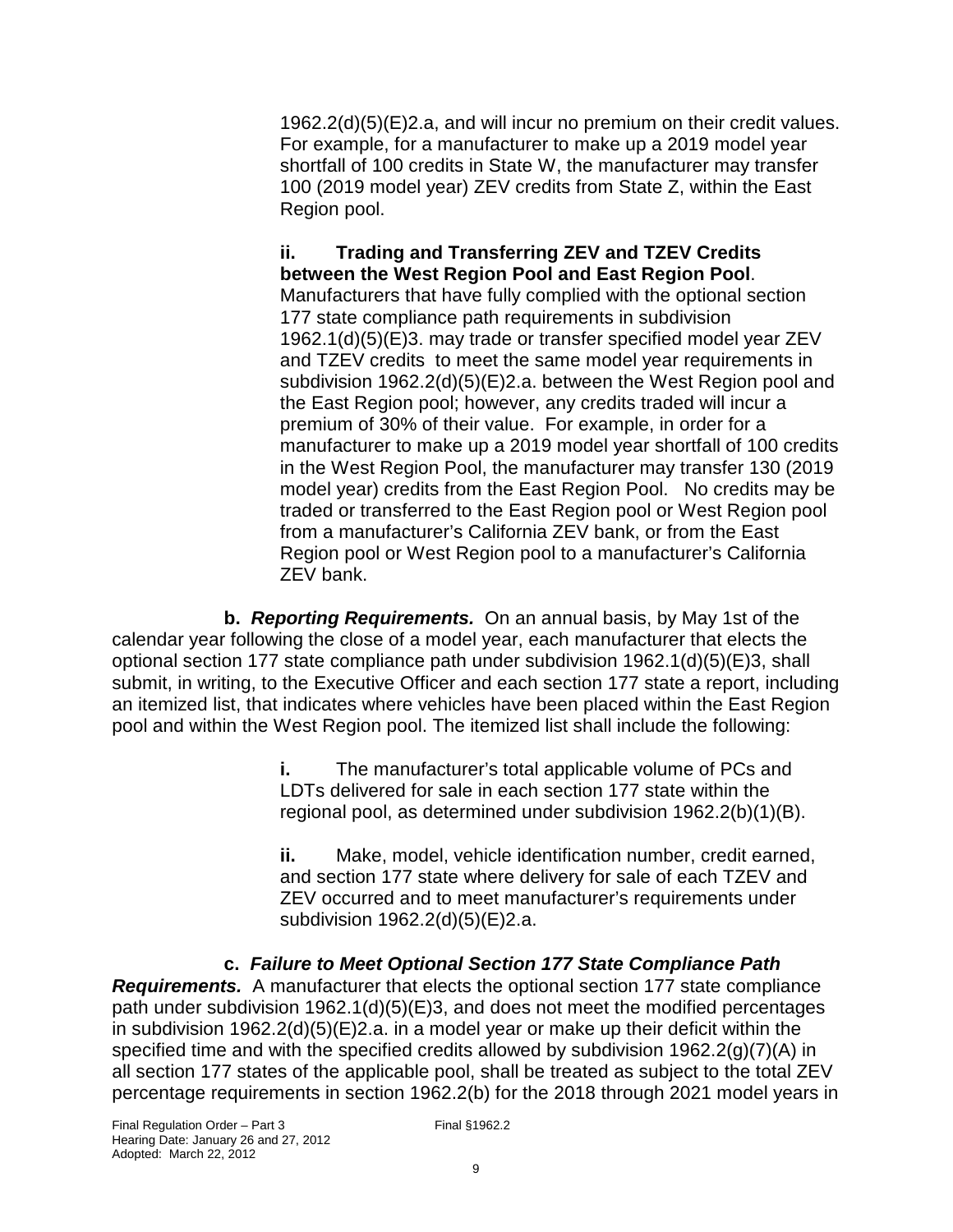each section 177 state, and the pooling provisions in subdivision 1962.2(d)(5)(E)2.a. shall not apply. Any transfers of ZEV or TZEV credits between section 177 states will be null and void if a manufacturer fails to comply, and ZEV or TZEV credits will return to the section 177 state in which the credits were earned. Penalties shall be calculated separately by each section 177 state where a manufacturer fails to make up the ZEV deficits by the end of the 2018 model year.

**d.** The provisions of section 1962.2 shall apply to a manufacturer electing the optional section 177 state compliance path, except as specifically modified by this subdivision 1962.2(d)(5)(E)2.

 **(F) NEVs.** NEVs must meet the following to be eligible for 0.15 credits:

**1. Specifications**. A NEV earns credit when it meets all the following specifications:

**a. Acceleration.** The vehicle has a 0-20 mph acceleration of 6.0 seconds or less when operating with a payload of at least 332 pounds and starting with the battery at a 50% state of charge.

**b. Top Speed.** The vehicle has a minimum top speed of 20 mph when operating with a payload of at least 332 pounds and starting with the battery at a 50% state of charge. The vehicle's top speed shall not exceed 25 mph when tested in accordance with 49 CFR 571.500 (68 FR 43972, July 25, 2003).

**c. Constant Speed Range.** The vehicle has a minimum 25-mile range when operating at constant top speed with a payload of least 332 pounds and starting with the battery at 100% state of charge.

**2. Battery Requirement.** A NEV must be equipped with one or more sealed, maintenance-free batteries.

**3. Warranty Requirement.** A NEV drive train, including battery packs, must be covered for a period of at least 24 months. The first 6 months of the NEV warranty period must be covered by a full warranty; the remaining warranty period may be optional extended warranties (available for purchase) and may be prorated. If the extended warranty is prorated, the percentage of the battery pack's original value to be covered or refunded must be at least as high as the percentage of the prorated coverage period still remaining. For the purpose of this computation, the age of the battery pack must be expressed in intervals no larger than three months. Alternatively, a manufacturer may cover 50 percent of the original value of the battery pack for the full period of the extended warranty.

Prior to credit approval, the Executive Officer may request that the manufacturer provide copies of representative vehicle and battery warranties.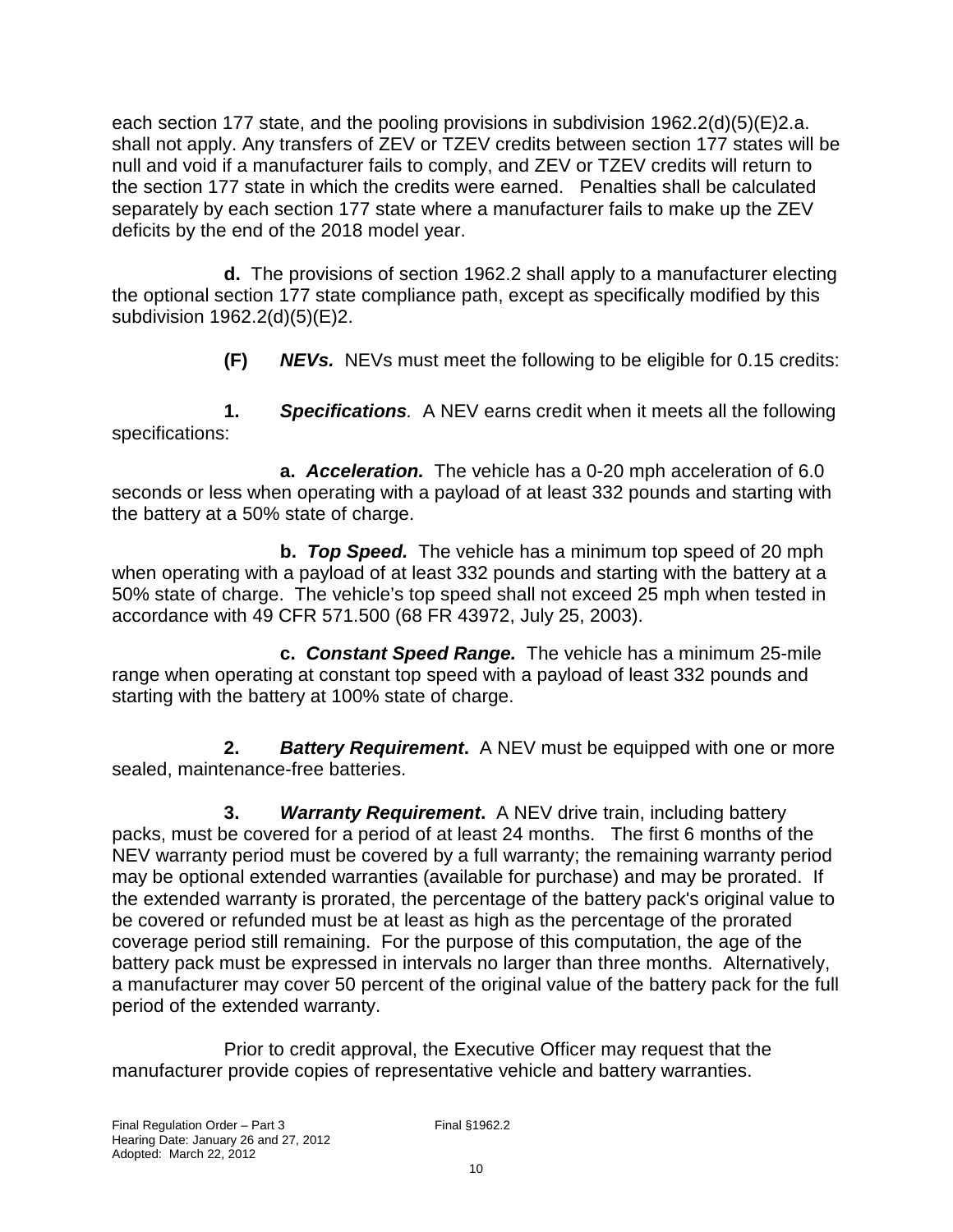**4. NEV Charging Requirements.** A NEV must meet charging requirements specific in subdivision 1962.3(c)(2).

 **(G) BEVx.** A BEVx must meet the following in order to receive credit, based on its all electric UDDS Range, through subdivision 1962.2(d)(5)(A):

 **1. Emissions Requirements.** BEVxs must meet all TZEV requirements, specified in subdivision 1962.2(c)(2)(A) through (D).

**2. APU Operation.** The vehicle's UDDS range after the APU first starts and enters "charge sustaining hybrid operation" must be less than or equal to the vehicle's UDDS all-electric test range prior to APU start. The vehicle's APU cannot start under any user-selectable driving mode unless the energy storage system used for traction power is fully depleted.

**3. Minimum Zero Emission Range Requirements.** BEVxs must have a minimum of 75 miles UDDS all electric range.

- **(e) [Reserved]**
- **(f) [Reserved]**
- **(g) Generation and Use of Credits; Calculation of Penalties**

**(1) Introduction.** A manufacturer that produces and delivers for sale in California ZEVs or TZEVs in a given model year exceeding the manufacturer's ZEV requirement set forth in subdivision 1962.2(b) shall earn ZEV credits in accordance with this subdivision 1962.2(g).

# **(2) ZEV Credit Calculations.**

**(A) Credits from ZEVs.** The amount of credits earned by a manufacturer in a given model year from ZEVs shall be expressed in units of credits, and shall be equal to the number of credits from ZEVs produced and delivered for sale in California that the manufacturer applies towards meeting the ZEV requirements, or, if applicable, requirements specified under subdivision 1962.2(d)(5)(E)2.a. for the model year subtracted from the number of ZEVs produced and delivered for sale in California by the manufacturer in the model year.

**(B) Credits from TZEVs.** The amount of credits earned by a manufacturer in a given model year from TZEVs shall be expressed in units of credits, and shall be equal to the total number of TZEVs produced and delivered for sale in California that the manufacturer applies towards meeting its ZEV requirement, or, if applicable, requirements specified under subdivision 1962.2(d)(5)(E)2.a. for the model year subtracted from the total number of ZEV allowances from TZEVs produced and delivered for sale in California by the manufacturer in the model year.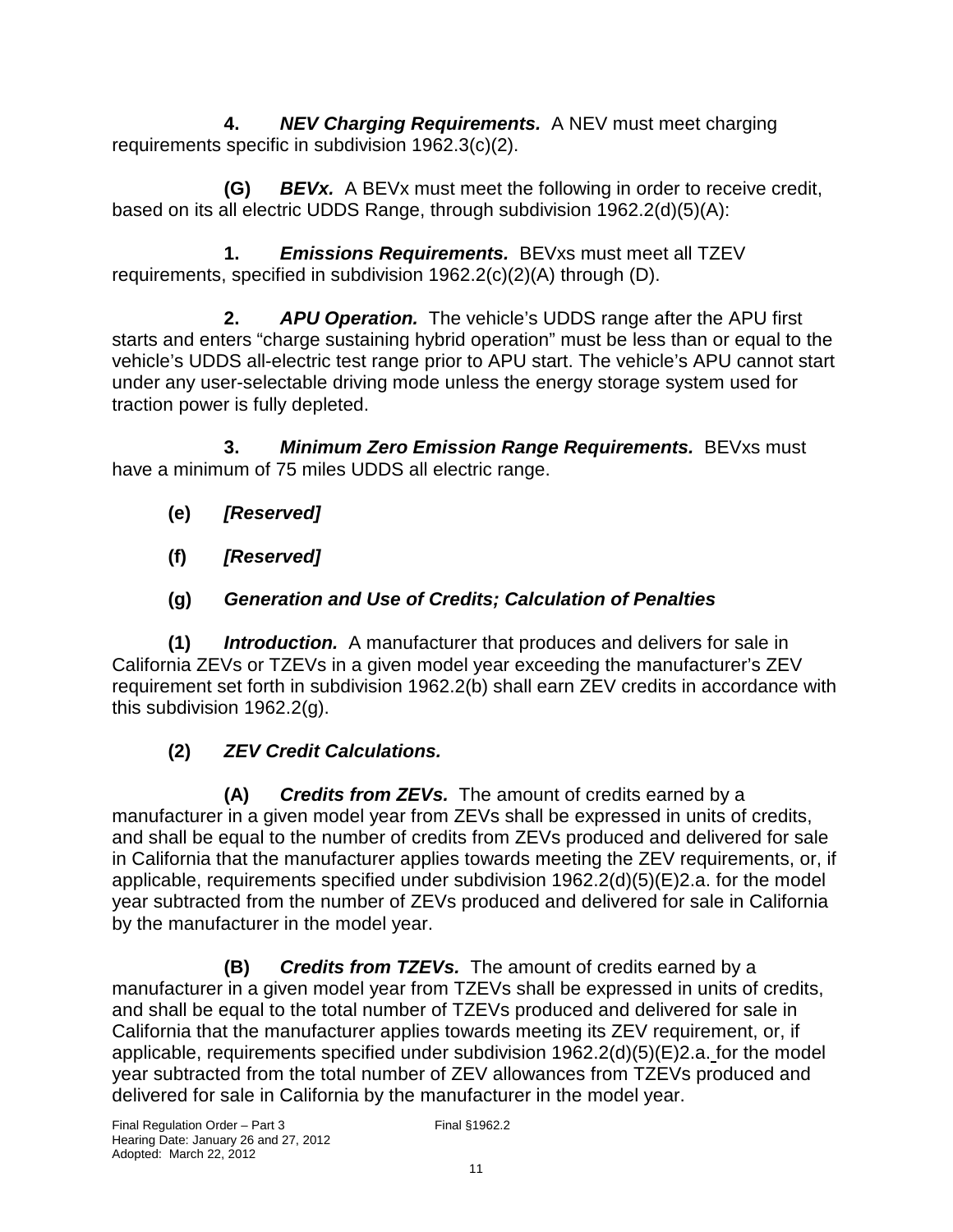**(C) Separate Credit Accounts.** Credits from a manufacturer's ZEVs, BEVxs, TZEVs, and NEVs shall each be maintained in separate accounts.

**(D) Rounding Credits.** ZEV credits and debits shall be rounded to the nearest  $1/100^{\text{th}}$  only on the final credit and debit totals using the conventional rounding method.

**(3) ZEV Credits for MDVs**. Credits from ZEVs and TZEVs classified as MDVs, may be counted toward the ZEV requirement for PCs and LDTs, and included in the calculation of ZEV credits as specified in this subdivision 1962.2(g) if the manufacturer so specifies.

### **(4) ZEV Credits for Advanced Technology Demonstration Programs.**

## **(A) [Reserved]**

**(B) ZEVs.** ZEVs, including BEVxs, excluding NEVs, placed in a small or intermediate volume manufacturer's California advanced technology demonstration program for a period of two or more years, may earn ZEV credits even if the vehicle is not "delivered for sale" or registered with the California DMV. To earn such credits, the manufacturer must demonstrate to the reasonable satisfaction of the Executive Officer that the vehicles will be regularly used in applications appropriate to evaluate issues related to safety, infrastructure, fuel specifications or public education, and that for 50 percent or more of the first two years of placement the vehicle will be operated in California. Such a vehicle is eligible to receive the same credit that it would have earned if delivered for sale, and for fuel cell vehicles, placed in service. To determine vehicle credit, the model year designation for a demonstration vehicle shall be consistent with the model year designation for conventional vehicles placed in the same timeframe. Manufacturers may earn credit for up to 25 vehicles per model, per section 177 state, per year under this subdivision1962.2(g)(4). A manufacturer's vehicles in excess of the 25-vehicle cap will not be eligible for advanced technology demonstration program credits.

- **(5) ZEV Credits for Transportation Systems.** 
	- **(A) [Reserved]**
	- **(B) [Reserved]**
	- **(C) Cap on Use of Transportation System Credits**.

**1. ZEVs.** Transportation system credits earned or allocated by ZEVs or BEVxs pursuant to subdivision 1962.1 (g)(5), not including any credits earned by the vehicle itself, may be used to satisfy up to one-tenth of a manufacturer's ZEV obligation in any given model year, and may be used to satisfy up to one-tenth of a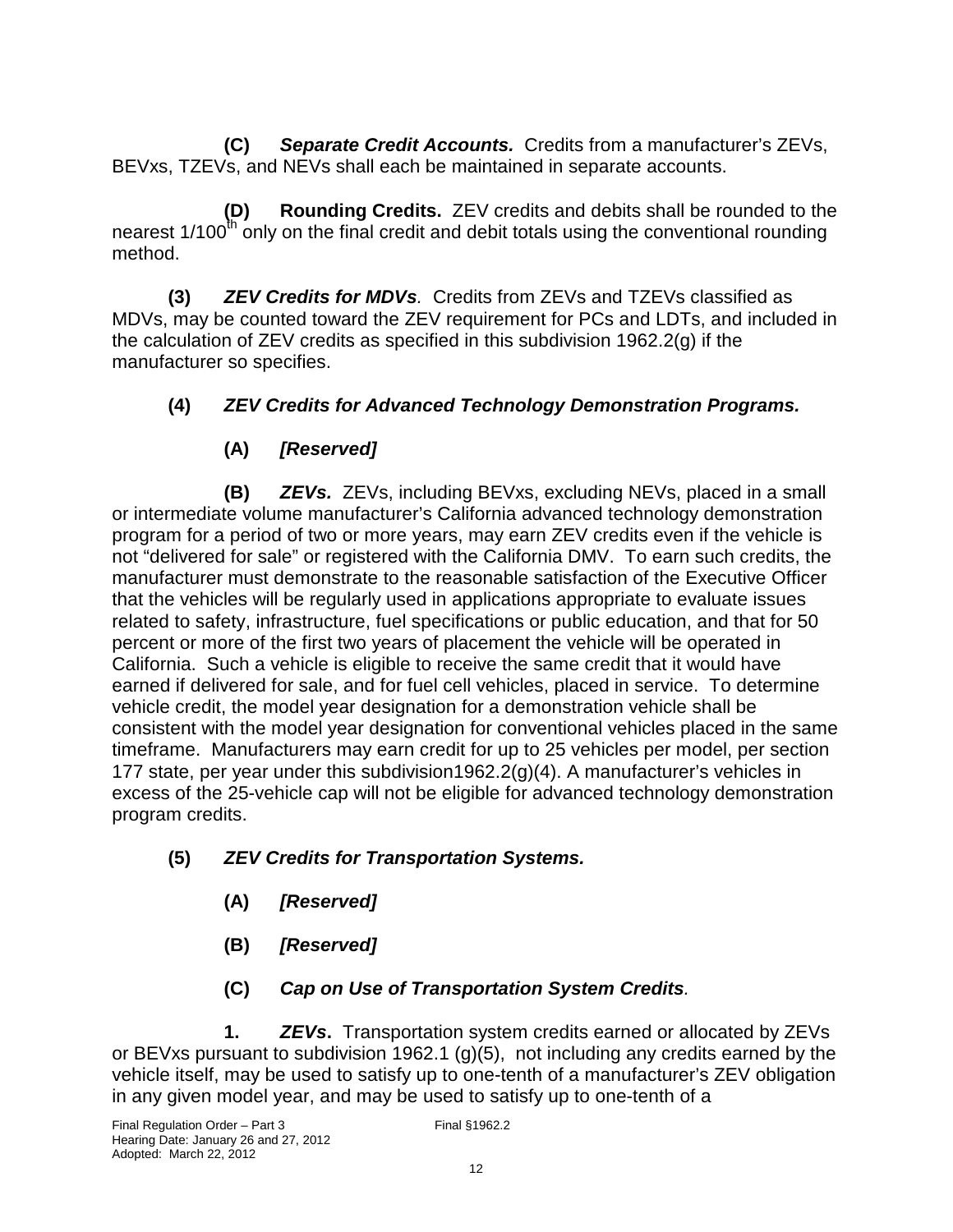manufacturer's ZEV obligation which must be met with ZEVs, as specified in subdivision 1962.2(b)(2)(E) or, if applicable, requirements specified under subdivision 1962.2(d)(5)(E)2.a..

**2. TZEVs.** Transportation system credits earned or allocated by TZEVs pursuant to subdivision 1962.1(g)(5), not including all credits earned by the vehicle itself, may be used to satisfy up to one-tenth of the portion of a manufacturer's ZEV obligation that may be met with TZEVs, or, if applicable, the portion of a manufacturer's obligation that may be met with TZEVs specified under subdivision 1962.2(d)(5)(E)2.a. in any given model year, but may only be used in the same manner as other credits earned by vehicles of that category.

**(6) Use of ZEV Credits.** A manufacturer may meet the ZEV requirements in a given model year by submitting to the Executive Officer a commensurate amount of ZEV credits, consistent with subdivision 1962.2(b). Credits in each of the categories may be used to meet the requirement for that category as well as the requirements for lesser credit earning ZEV categories, but shall not be used to meet the requirement for a greater credit earning ZEV category, except for discounted PZEV and AT PZEV credits. For example, credits produced from TZEVs may be used to comply with the portion of the requirement that may be met with credits from TZEV, but not with the portion that must be satisfied with credits from ZEVs. These credits may be earned previously by the manufacturer or acquired from another party.

# **(A) Use of Discounted PZEV and AT PZEV Credits and NEV**

**Credits.** For model years 2018 through 2025, discounted PZEV and AT PZEV credits, and NEV credits may be used to satisfy up to one-quarter of the portion of a manufacturer's requirement that can be met with credits from TZEVs, or, if applicable, the portion of a manufacturer's obligation that may be met with TZEVs specified under subdivision 1962.2(d)(5)(E)2.a.. Intermediate volume manufacturers may fulfill their entire requirement with discounted PZEV and AT PZEV credits, and NEV credits in model years 2018 and 2019. These credits may be earned previously by the manufacturer or acquired from another party. Discounted PZEV and AT PZEV credits may no longer be used after model year 2025 compliance.

**(B) Use of BEVx Credits.** BEVx credits may be used to satisfy up to 50% of the portion of a manufacturer's requirement that must be met with ZEV credits.

### **(C) GHG-ZEV Over Compliance Credits.**

**1. Application.** Manufacturers may apply to the Executive Officer, no later than December 31, 2016, to be eligible for this subdivision 1962.2(g)(6)(C), based on the following qualifications:

> **a.** A manufacturer must have no model year 2017 compliance debits and no outstanding debits from all previous model year compliance with sections 1961.1 and 1961.3, and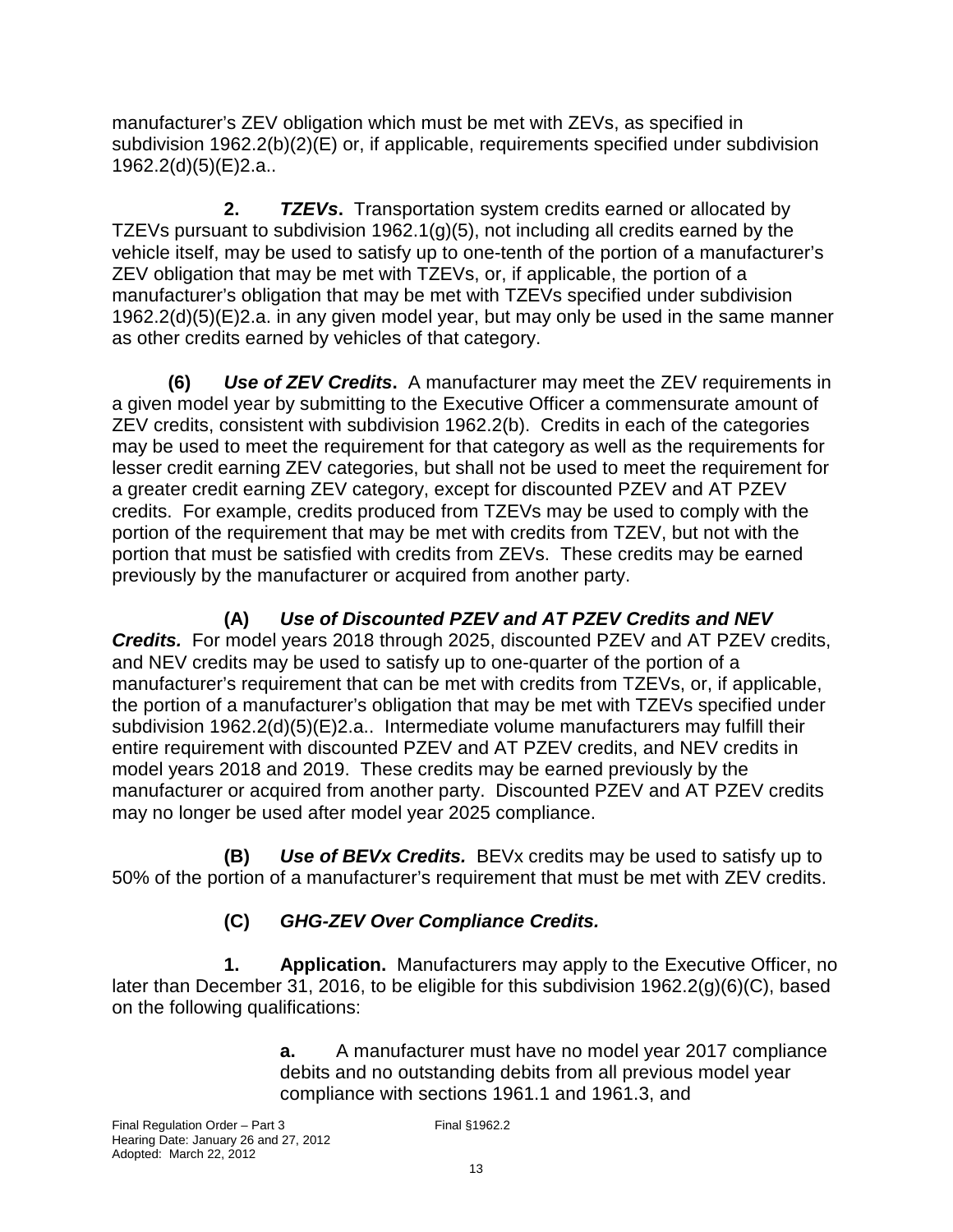**b.** A manufacturer must have no model year 2017 compliance debits and no outstanding debits from all previous model year compliance with section 1962.1, and

**c.** A manufacturer must submit documentation of its projected product plans to show over compliance with the manufacturer's section 1961.3 requirements by at least 2.0  $qCO<sub>2</sub>/mile$  in each model year through the entire 2018 through 2021 model year period, and its commitment to do so in each year.

 **2. Credit Generation and Calculation.** Manufacturers must calculate their over compliance with section 1961.3 requirements for model years 2018 through 2021 based on compliance with the previous model year standard. For example, to generate credits for this subdivision 1962.2(g)(6)(C) for model year 2018, manufacturers would calculate credits based on model year 2017 compliance with section 1961.3.

> **a.** At least 2.0 gCO<sub>2</sub>/mile over compliance with section 1961.3 is required in each year and the following equation must be used to calculate the amount of ZEV credits earned for purposes of this subdivision  $1962.2(g)(6)(C)$ , and:

 $[(\text{Manufacturer US PC and LDT Sales}) \times (\text{qCO}_2/\text{mile below}]$ manufacturer GHG standard for a given model year)] / (Manufacturer GHG standard for a given model year)

**b.** Credits earned under section 1961.3(a)(9) may not be included in the calculation of  $qCO<sub>2</sub>/m$  ile credits for use in the above equation in subdivision a.

**c.** Banked gCO<sub>2</sub>/mile credits earned under sections 1961.1 and 1961.3 from previous model years or from other manufacturers may not be included in the calculation of  $qCO<sub>2</sub>/mile$  credits for use in the above equation in subdivision a.

 **3. Use of GHG-ZEV Over Compliance Credits.** A manufacturer may use no more than the percentage enumerated in the table below to meet either the total ZEV requirement nor the portion of their ZEV requirement that must be met with ZEV credits, with credits earned under this subdivision  $1962.2(q)(6)(C)$ .

| 0.010 | 2019 | 2020 | 0.004 |
|-------|------|------|-------|
| 00/   | .00/ | nn/  | ∕ח∩כ  |

Credits earned in any given model year under this subdivision 1962.2(g)(6)(C) may only be used in the applicable model year and may not be used in any other model year.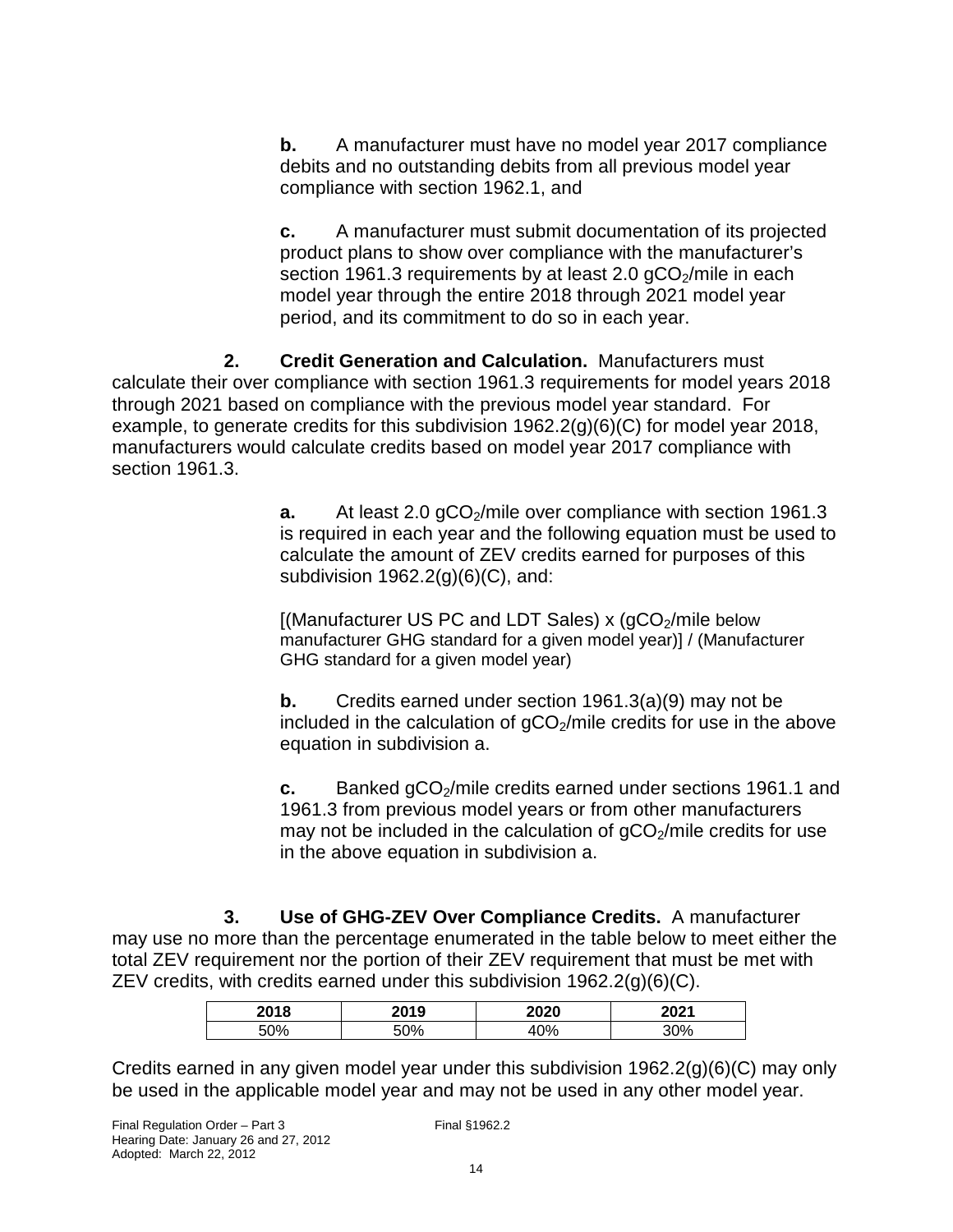gCO2/mile credits used to calculate GHG-ZEV over compliance credits under this provision must also be removed from the manufacturer's GHG compliance bank, and cannot be banked for future compliance toward 1961.3.

**4. Reporting Requirements.** Annually, manufacturers are required to submit calculations of credits for this subdivision 1962.2(g)(6)(C) for the model year, any remaining credits/debits from previous model years under 1961.3, and projected credits/debits for future years through 2021 under 1961.3 and this subdivision 1962.2(g)(6)(C).

If a manufacturer, who has been granted the ability to generate credits under this subdivision 1962.2(g)(6)(C), fails to over comply by at least 2.0  $gCO<sub>2</sub>/mile$  in any one year, the manufacturer will be subject to the full ZEV requirements for the model year and future model years, and will not be able to earn credits for any other model year under this subdivision 1962.2(g)(6)(C).

**5.** If the Executive Officer does not make a determination that a Federal greenhouse gas fleet standard is functionally equivalent to subdivision 1961.3, than this subdivision 1962.2(g)(6)(C) 1. through 4. is unavailable for use by any manufacturer.

### **(7) Requirement to Make Up a ZEV Deficit.**

**(A) General.** A manufacturer that produces and delivers for sale in California fewer ZEVs than required in a given model year shall make up the deficit by the next model year by submitting to the Executive Officer a commensurate amount of ZEV credits. The amount of ZEV credits required to be submitted shall be calculated by [i] adding the number of credits from ZEVs produced and delivered for sale in California by the manufacturer for the model year to the number of credits from TZEVs produced and delivered for sale in California by the manufacturer for the model year (for a LVM, not to exceed that permitted under subdivision 1962.2(b)(2)), and [ii] subtracting that total from the number of credits required to be produced and delivered for sale in California by the manufacturer for the model year. BEVx, TZEV, NEV, or converted AT PZEV and PZEV credits are not allowed to be used to fulfill a manufacturer's ZEV deficit; only credits from ZEVs may be used to fulfill a manufacturer's ZEV deficit.

**(8) Penalty for Failure to Meet ZEV Requirements.** Any manufacturer that fails to produce and deliver for sale in California the required number of ZEVs and submit an appropriate amount of credits and does not make up ZEV deficits within the specified time allowed by subdivision 1962.2(g)(7)(A) shall be subject to the Health and Safety Code section 43211 civil penalty applicable to a manufacturer that sells a new motor vehicle that does not meet the applicable emission standards adopted by the state board. The cause of action shall be deemed to accrue when the ZEV deficit is not balanced by the end of the specified time allowed by subdivision 1962.2(g)(7)(A). For the purposes of Health and Safety Code section 43211, the number of vehicles not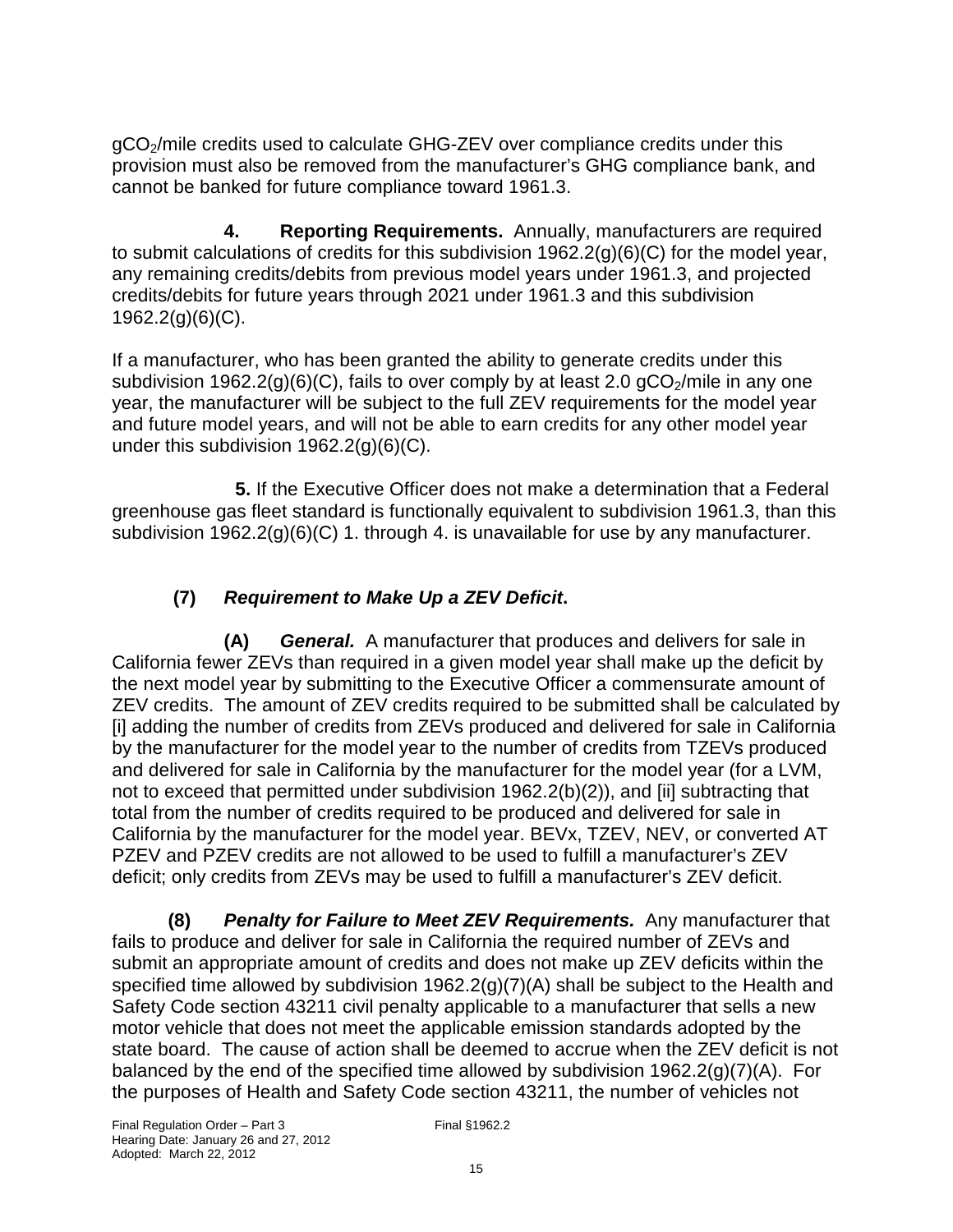meeting the state board's standards shall be equal to the manufacturer's credit deficit, rounded to the nearest 1/100<sup>th</sup>, calculated according to the following equation, provided that the percentage of a manufacturer's ZEV requirement for a given model year that may be satisfied with TZEVs or credit from such vehicles may not exceed the percentages permitted under subdivision 1962.2(b)(2):

(No. of ZEV credits required to be generated for the model year) – (Amount of credits submitted for compliance for the model year)

# **(h) Test Procedures**.

 **(1) Determining Compliance***.* The certification requirements and test procedures for determining compliance with this section 1962.2 are set forth in "California Exhaust Emission Standards and Test Procedures for 2018 and Subsequent Model Zero-Emission Vehicles and Hybrid Electric Vehicles, in the Passenger Car, Light-Duty Truck and Medium-Duty Vehicle Classes," adopted March 22, 2012, which is incorporated herein by reference.

 **(2) NEV Compliance.** The test procedures for determining compliance with subdivision 1962.1(d)(5)(F)1. are set forth in ETA-NTP002 (revision 3) "Implementation of SAE Standard J1666 May 93: Electric Vehicle Acceleration, Gradeability, and Deceleration Test Procedure" (December 1, 2004), and ETA-NTP004 (revision 3) "Electric Vehicle Constant Speed Range Tests" (February 1, 2008), both of which are incorporated by reference herein.

**(i) ZEV-Specific Definitions.** The following definitions apply to this section 1962.2.

**(1)** "Auxiliary power unit" or "APU" means any device that provides electrical or mechanical energy, meeting the requirements of subdivision 1962.2(c)(2), to a BEVx, after the zero emission range has been fully depleted. A fuel fired heater does not qualify under this definition for an APU.

**(2)** "Charge depletion range actual" or "R<sub>cda</sub>" means the distance achieved by a hybrid electric vehicle on the urban driving cycle at the point when the zero emission energy storage device is depleted of off-vehicle charge and regenerative braking derived energy.

**(3)** "Conventional rounding method" means to increase the last digit to be retained when the following digit is five or greater. Retain the last digit as is when the following digit is four or less.

**(4)** "Discounted PZEV and AT PZEV credits" means credits earned under section 1962 and 1962.1 by delivery for sale of PZEVs and AT PZEVs, discounted according to subdivision 1962.1(g)(2)(F).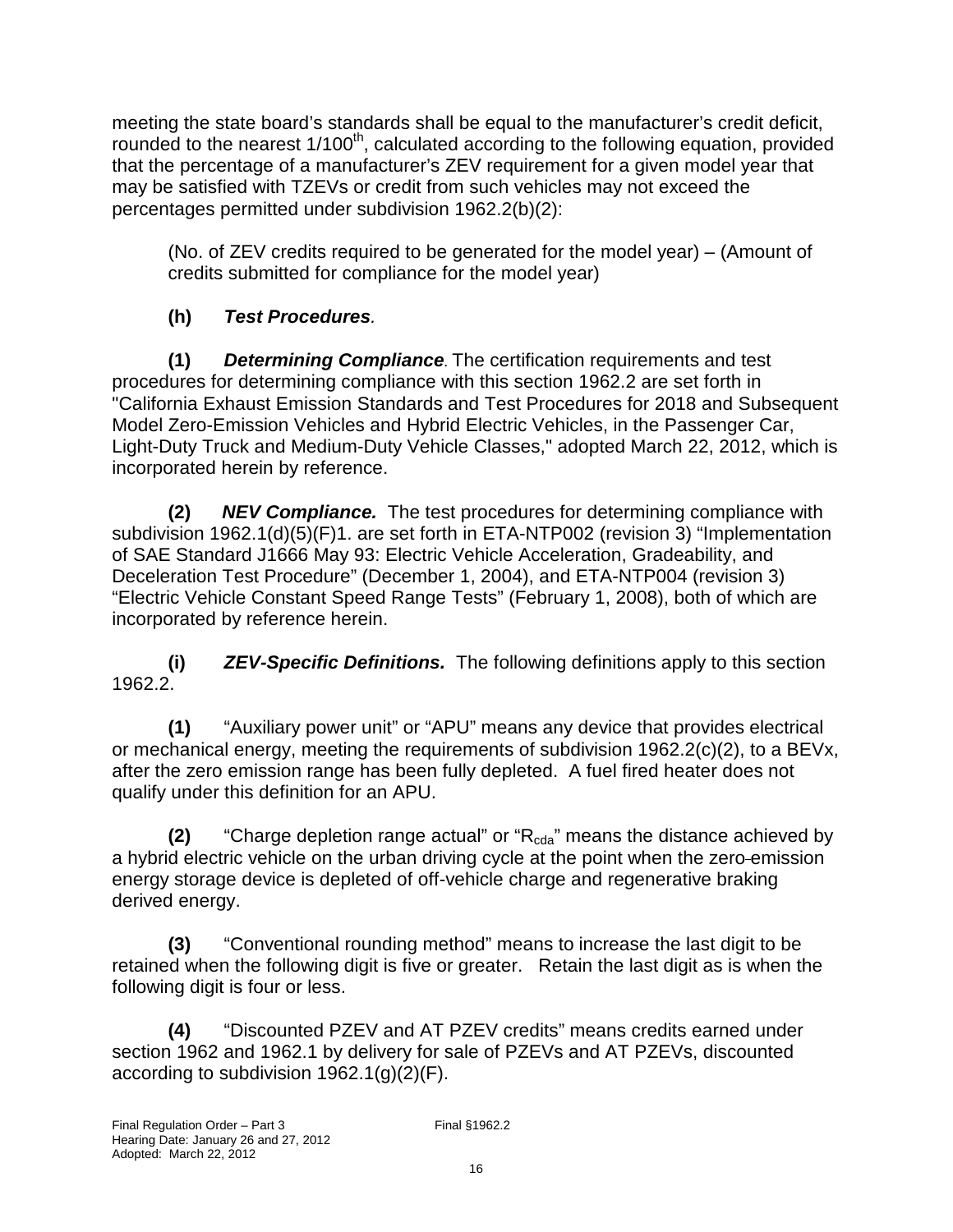**(5)** "East Region pool" means the combination of Section 177 states east of the Mississippi River.

**(6)** "Energy storage device" means a storage device able to provide the minimum power and energy storage capability to enable engine stop/start capability, traction boost, regenerative braking, and (nominal) charge sustaining mode driving capability. In the case of TZEVs, a minimum range threshold relative to certified, newvehicle range capability is not specified or required.

 **(7)** "Hydrogen fuel cell vehicle" means a ZEV that is fueled primarily by hydrogen, but may also have off-vehicle charge capability.

 **(8)** "Hydrogen internal combustion engine vehicle" means a TZEV that is fueled exclusively by hydrogen.

 **(9)** "Majority ownership situations" means when one manufacturer owns another manufacturer more than 33.4%, for determination of size under CCR Section 1900.

 **(10)** "Manufacturer US PC and LDT Sales" means a manufacturer's total passenger car and light duty truck (up to 8,500 pounds loaded vehicle weight) sales sold in the United States of America in a given model year.

 **(11)** "Neighborhood electric vehicle" or "NEV" means a motor vehicle that meets the definition of Low-Speed Vehicle either in section 385.5 of the Vehicle Code or in 49 CFR 571.500 (as it existed on July 1, 2000), and is certified to zero-emission vehicle standards.

 **(12)** "Placed in service" means having been sold or leased to an end-user and not to a dealer or other distribution chain entity, and having been individually registered for on-road use by the California DMV.

 **(13)** "Proportional value" means the ratio of a manufacturer's California applicable sales volume to the manufacturer's Section 177 state applicable sales volume. In any given model year, the same applicable sales volume calculation method must be used to calculate proportional value.

 **(14)** "Range Extended Battery Electric Vehicle" or "BEVx" means a vehicle powered predominantly by a zero emission energy storage device, able to drive the vehicle for more than 75 all-electric miles, and also equipped with a backup APU, which does not operate until the energy storage device is fully depleted, and meeting requirements in subdivision 1962.2(d)(5)(G).

 **(15)** "Section 177 state" means a state that is administering the California ZEV requirements pursuant to section 177 of the federal Clean Air Act (42 U.S.C. § 7507).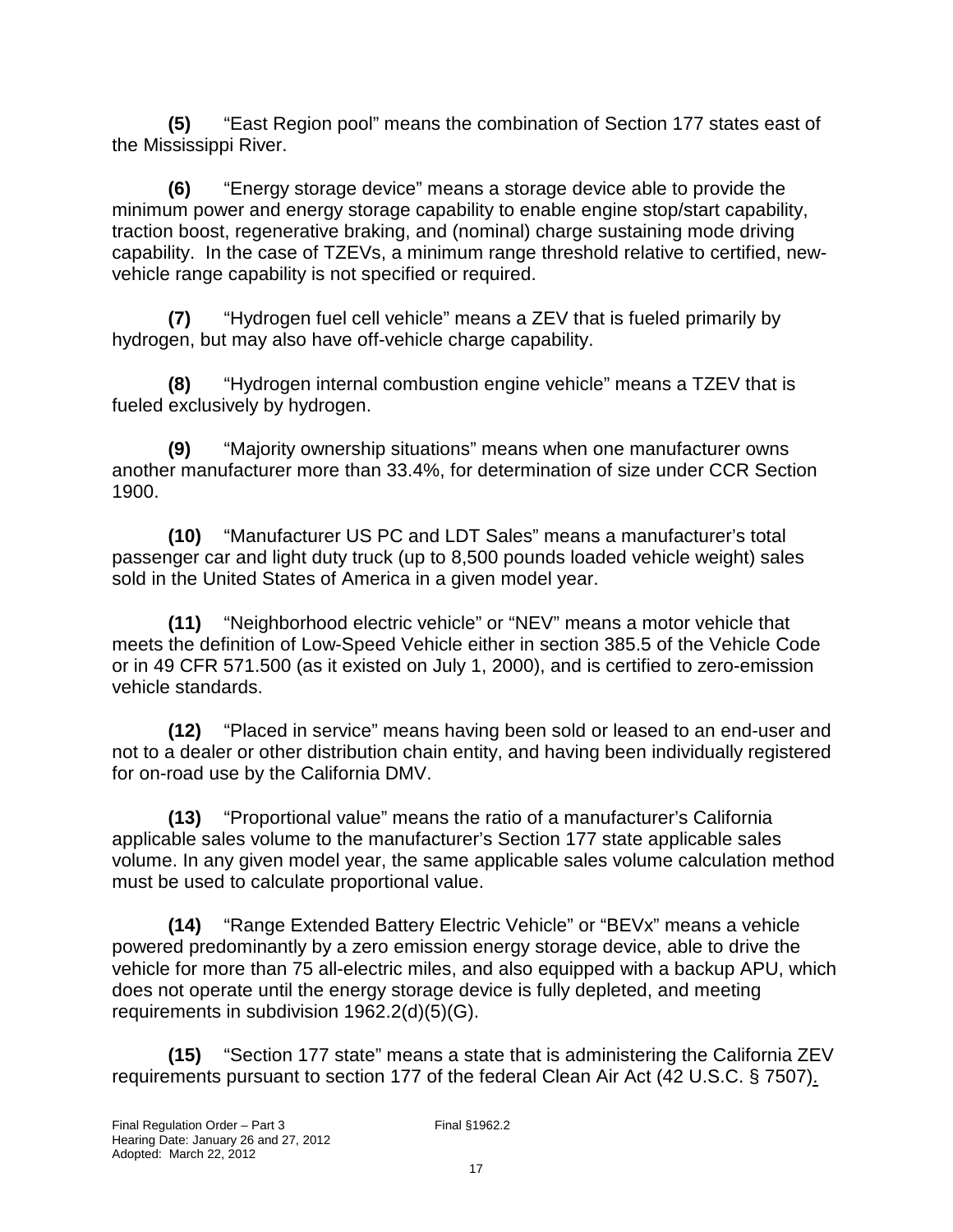**(16)** "Transitional zero emission vehicle" or "TZEV" means a vehicle that meet the all criteria of subdivision 1962.2(c)(2) and qualifies for an allowance in subdivision 1962.2(c)(3)(D) or (E).

 **(17)** "West Region pool" means the combination of Section 177 states west of the Mississippi River.

 **(18)** "Zero emission vehicle" or "ZEV" means a vehicle that produces zero exhaust emissions of any criteria pollutant (or precursor pollutant) or greenhouse gas under any possible operational modes or conditions.

 **(19)** "Zero emission vehicle fuel" means a fuel that provides traction energy in on-road ZEVs. Examples of current technology ZEV fuels include electricity, hydrogen, and compressed air.

**(j) Abbreviations.** The following abbreviations are used in this section 1962.2:

"AER" means all-electric range.

"APU" means auxiliary power unit.

"AT PZEV" means advanced technology partial zero-emission vehicle.

"BEVx" means range extended battery electric vehicle.

"CFR" means Code of Federal Regulations.

"CO2" means carbon dioxide.

"DMV" means the California Department of Motor Vehicles.

"EAER" means equivalent all electric range.

"FR" means Federal Register.

"g" means grams.

"HEV" means hybrid-electric vehicle.

"LDT" means light-duty truck.

"LDT1" means a light-truck with a loaded vehicle weight of 0-3750 pounds.

"LDT2" means a "LEV II" light-duty truck with a loaded vehicle weight of 3751 pounds to a gross vehicle weight of 8500 pounds, or a "LEV I" light-duty truck with a loaded vehicle weight of 3751-5750 pounds.

"LVM" means large volume manufacturer.

"MDV" means medium-duty vehicle.

"NMOG" means non-methane organic gases, or the total mass of oxygenated and non-oxygenated hydrocarbon emissions.

"NEV" means neighborhood electric vehicle.

"NOx" means oxides of nitrogen.

"PC" means passenger car.

"PZEV" means partial allowance zero-emission vehicle

"SAE" means Society of Automotive Engineers.

"SULEV" means super-ultra-low-emission-vehicle.

"TZEV" means transitional zero emission vehicle.

"UDDS" means urban dynamometer driving cycle.